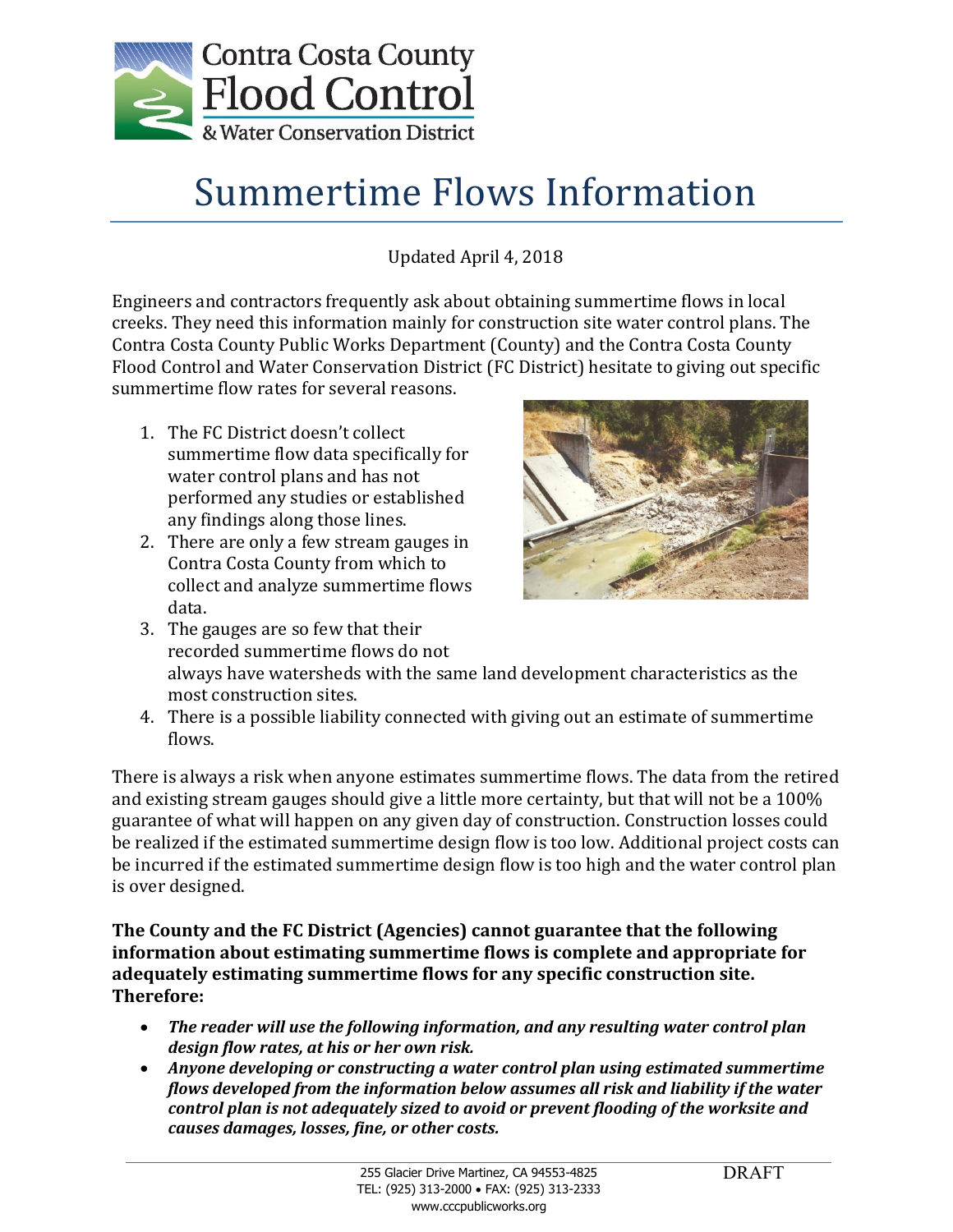Summertime Flows Information - *DRAFT* April 4, 2018 Page 2 of 4

## **Summertime Flow Considerations**

Several things can cause anomalies in the summertime flows:

- In early the summer, the low flows in the creek could be affected by groundwater seeping into the creeks (base flows).
- Unseasonal rains could influence the flows at any time. Contra Costa County has occasionally experienced intense mid-summer rain showers.
- If the watershed is small, runoff from golf course irrigation can be a significant source of flows at specific times of the day during the summer
- A waterline break or fire hydrant flush may create a spike in the flows.

These anomalies may be represented in the stream flow data if the record is long enough, but there is no guarantee of this.

## **USGS Gauges in Contra Costa County**

Stream flow information from the U.S. Geological Survey (USGS) is available on-line. There is one existing USGS stream gauge in the county that the USGS provides flows for on-line. This is the San Ramon at San Ramon stream gauge. The Marsh Creek USGS gauge was given over to the FC District in 2014, and we collect level data for now. We do not convert that to flow via a rating curve yet and do not publish statistics for the gauge.

There are other USGS stream gauge sites in Contra Costa County that are no longer in service, but USGS still has their data online. Since land development has occurred over time, recorded flows from decades ago might understate what occurs now.

The data for USGS stream gauges that have operated in Contra Costa County can be accessed at: [http://waterdata.usgs.gov/ca/nwis/dvstat?referred\\_mo](http://waterdata.usgs.gov/ca/nwis/dvstat?referred_module=sw&county_cd=06013&site_tp_cd=ST&index_pmcode_00060=1&format=station_list&sort_key=site_no&group_key=NONE&list_of_search_criteria=county_cd%2Csite_tp_cd%2Crealtime_parameter_selection) [dule=sw&county\\_cd=06013&site\\_tp\\_cd=ST&index\\_pmco](http://waterdata.usgs.gov/ca/nwis/dvstat?referred_module=sw&county_cd=06013&site_tp_cd=ST&index_pmcode_00060=1&format=station_list&sort_key=site_no&group_key=NONE&list_of_search_criteria=county_cd%2Csite_tp_cd%2Crealtime_parameter_selection) de 00060=1&format=station\_list&sort\_key=site\_no&grou [p\\_key=NONE&list\\_of\\_search\\_criteria=county\\_cd%2Csite\\_t](http://waterdata.usgs.gov/ca/nwis/dvstat?referred_module=sw&county_cd=06013&site_tp_cd=ST&index_pmcode_00060=1&format=station_list&sort_key=site_no&group_key=NONE&list_of_search_criteria=county_cd%2Csite_tp_cd%2Crealtime_parameter_selection) [p\\_cd%2Crealtime\\_parameter\\_selection](http://waterdata.usgs.gov/ca/nwis/dvstat?referred_module=sw&county_cd=06013&site_tp_cd=ST&index_pmcode_00060=1&format=station_list&sort_key=site_no&group_key=NONE&list_of_search_criteria=county_cd%2Csite_tp_cd%2Crealtime_parameter_selection)



To see the statistics, click the "Site Number" for the gauge, check the box for "Discharge", choose the output format such as "Table" and "Maximum" [of daily mean value for each day]. You have the option of viewing the table on-line or having a text file downloaded. Click submit.

Below are links directly to the USGS maximum daily statistics for some of the USGS stream gauges in Contra Costa County. When you view the data, take note of the range of dates. You will want to use gauges that have long periods of record.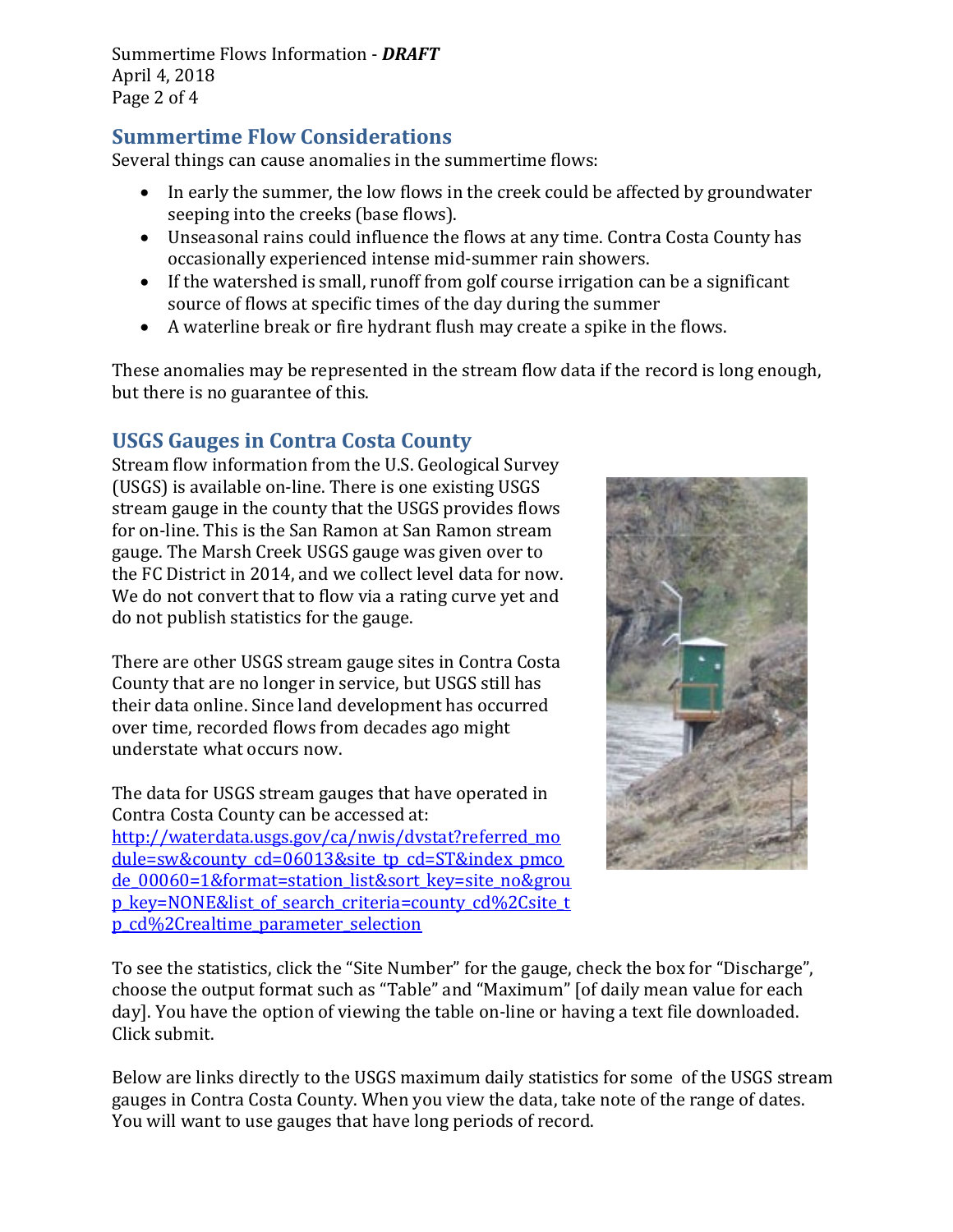Summertime Flows Information - *DRAFT* April 4, 2018 Page 3 of 4

| Pine Creek@<br>Concord, CA            | https://waterdata.usgs.gov/ca/nwis/dystat/?referred_module=sw&site_no=11<br>184500&por 11184500 9105=2208399,00060,9105,1952-10-01,1960-09-<br>29&:format=html table&:stat cds=max va&:date format=YYYY-MM-                                                                    |
|---------------------------------------|--------------------------------------------------------------------------------------------------------------------------------------------------------------------------------------------------------------------------------------------------------------------------------|
|                                       | DD&rdb compression=file&submitted form=parameter selection list                                                                                                                                                                                                                |
| Wildcat C A Vale Rd<br>@ Richmond, Ca | https://waterdata.usgs.gov/ca/nwis/dystat/?referred_module=sw&site_no=11<br>181390&por 11181390 9089=2208383,00060,9089,1975-10-01,1996-06-<br>09&format=html table&stat cds=max va&date format=YYYY-MM-<br>DD&rdb_compression=file&submitted_form=parameter_selection_list    |
| San Ramon C @ San<br>Ramon CA         | https://waterdata.usgs.gov/ca/nwis/dvstat/?referred module=sw&site no=11<br>182500&por 11182500 9098=2208392,00060,9098,1952-10-01,2017-10-<br>11&:format=html table&:stat cds=max va&:date format=YYYY-MM-<br>DD&rdb compression=file&submitted form=parameter selection list |
| Arroyo Del Hambre<br>@ Martinez, CA   | https://waterdata.usgs.gov/ca/nwis/dvstat/?referred module=sw&site no=11<br>182400&por 11182400 9097=2208390,00060,9097,1964-10-01,1982-09-<br>29&format=html table&stat cds=max va&date format=YYYY-MM-<br>DD&rdb compression=file&submitted form=parameter selection list    |

#### **New Gauges**

The FC District installed a stream gauge on Walnut Creek near Ygnacio Valley Road in the concrete channel section in the summer of 2008. The FC District has not established a rating curve (flow vs. depth curve) for this gauge. Therefore, we and can only provide the depth of flow, not the flow rate.

The FC District also installed a stream gauge on Marsh Creek near the Sheriff's Detention Facility off of Marsh Creek Road in January 2010. We have not established a rating curve for this gauge either.



In 2016 and 2017 we installed 11 new gauges and now operate a total of 13 stream and 2 level gauges in detention basins. The depths measure by these gauges are collected at the FC District office and can be obtained upon request. They can also be obtained via the California Data Exchange Center (CDEC) from links on the FC District webpage at <http://www.cccounty.us/index.aspx?nid=1685> and/or from our RainMap at [www.cccounty.us/RainMap.](http://www.cccounty.us/RainMap)

#### **Other Gauges**

There are two of gauges (Wildcat Creek and Alhambra Creek (a.k.a. Arroyo Del Hambre]) were are operated by consultants for cities and we now have our own sensors at those gauge sites. We keep links and information on our stream gauges and other known stream gauge data sources on our website at the link above.

#### **Estimating Summertime Runoff**

One possible approach to estimating summertime flows is to review the daily maximums flow in the creek during the construction window several years before construction, remove the few "outlier" storms from the analysis and use the rest to estimate the highest